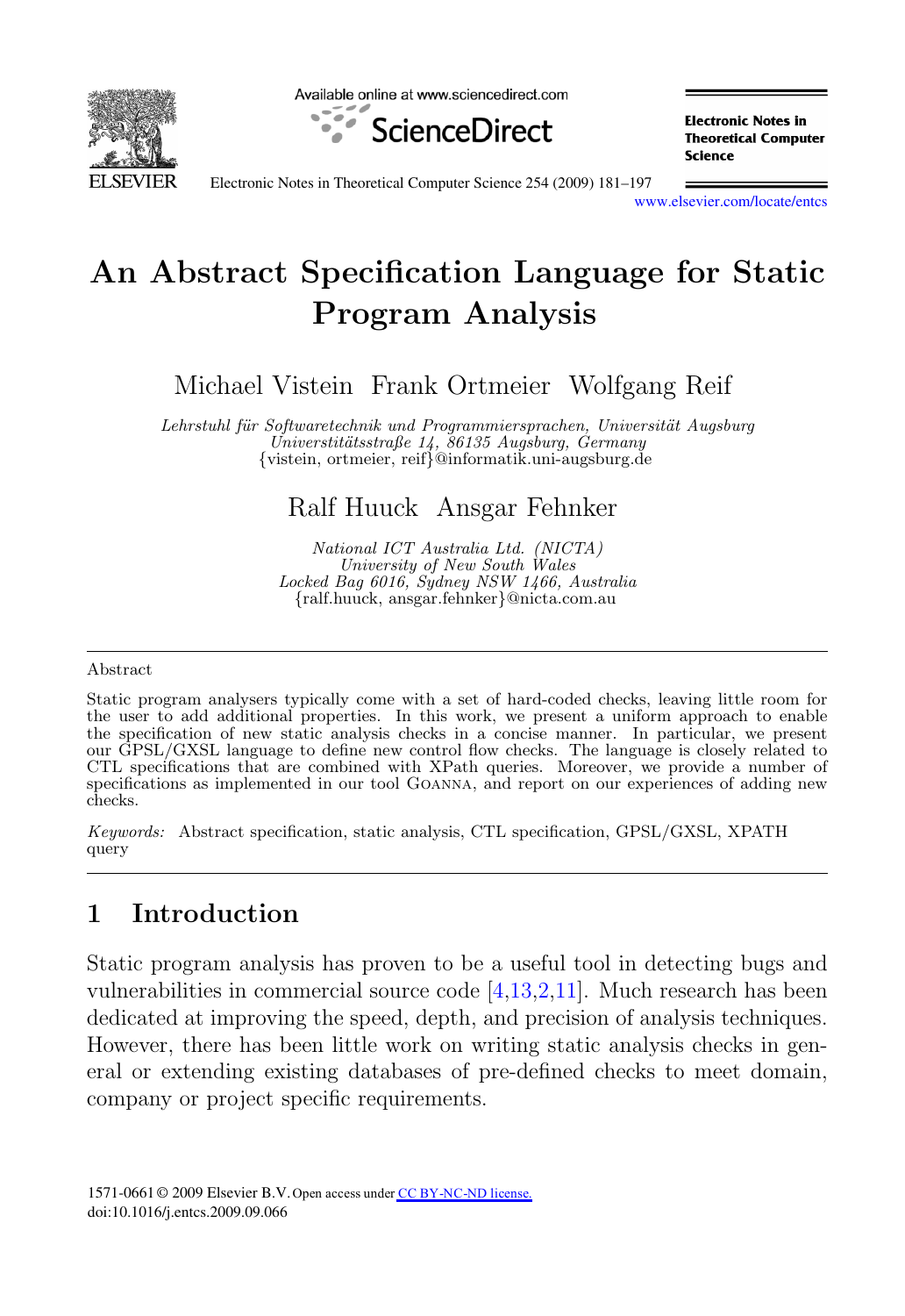In this work we present our static analysis tool GOANNA [\[10\]](#page-14-0) and the checker language we developed for adding new checks or modifying existing ones according to needs. Goanna is a state-of-the-art static analysis tool for  $C/C++$  programs that is based on model checking techniques. GOANNA works primarily on a syntactic program abstraction, i.e., control flow graphs (CFG) that are labelled with objects of interest, e.g., where memory is allocated, used or de-allocated, and does CTL model checking on this abstraction. The CTL property expresses syntactic checks as for instance, whether dynamic memory is still referred to after de-allocation.

Our control-flow centred checker language GPSL/GXSL has been motivated by describing typical checking patterns in a straightforward declarative way. It is split in two parts aiming at two different audiences: The first is GPSL, a high-level abstract language that is a collection of the most common checking patterns plus a large library of pre-defined objects of interest. These pre-defined objects themselves are queries such as for locations where memory is allocated, used or de-allocated. This language is targeted to end users, who like to define new checks based on patterns that are instantiated with objects from that library.

The second language is GXSL. This is a lower-level language that is used to build up the library of pre-defined objects and is more targeted towards developers or experts of static analysis tools. GXSL is a language that allows to query information from a program's abstract syntax tree (AST) and also to express direct CTL checks on them. The advantage of GXSL is that new syntactic objects, e.g., finding all the program variables that are declared as static, can be defined quickly and, more important, uniformly.

There are several approaches to define static checks and temporal logic patterns. Engler et al. define the meta-compilation language Metal [\[8\]](#page-14-0) to specify new checks. Metal is in essence a state machine written in a C-like language, where certain accepting states are indicating a property violation. Using C as the underlying specification language has advances as well as disadvantages: On the one hand most developers are already familiar with this language, on the other hand it is known to be error prone and it lacks simple abstraction mechanisms. Moreover, Metal is evaluated on individual program paths making it similar to LTL rather than CTL checking.

Mygcc is a research tool for static code analysis using the Condate language[\[18\]](#page-14-0). Condate is a minimalistic declarative language for expressing user-defined checks. It is less powerful than Metal, but supports identifying patterns in a program and defining regular path expressions over them. In nature, the declarative approach is similar to GPSL/GXSL, but Goanna uses more expressive CTL formulas and supports familiar XPath queries in GXSL.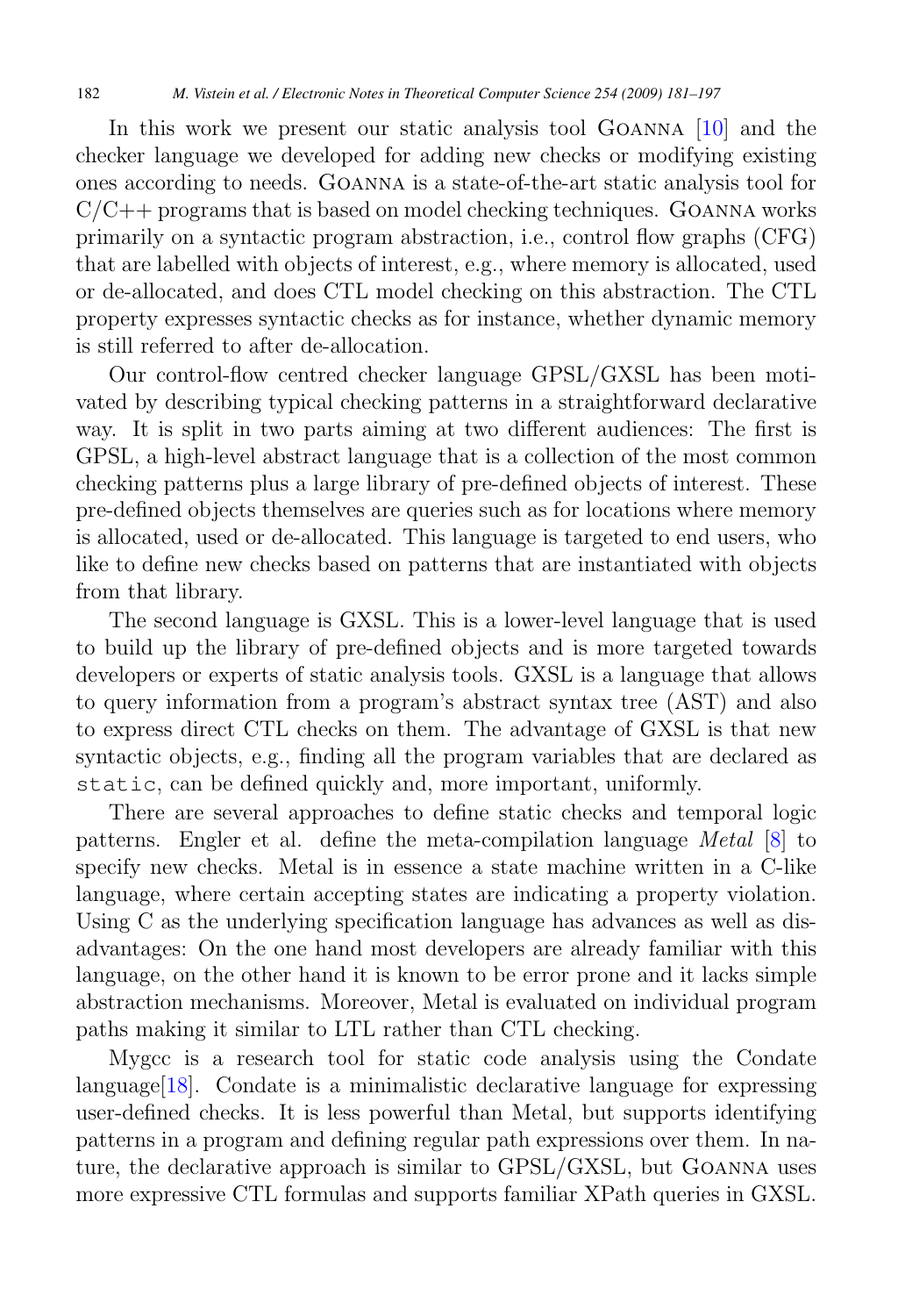<span id="page-2-0"></span>The most prominent approach to encode high-level patterns as CTL formulas (or vice versa) has been presented by Dwyer et al. [\[6\]](#page-14-0). These patterns are used to describe common behavioural requirements of reactive systems. The idea is similar to GPSL, however, targeted at a different domain and there is no direct connection of these patterns and matching points of interest in a program as done in Metal, Mygcc or GPSL/GXSL. A more generic approach to build on temporal logics is the *Property Specification Language* (PSL)[\[1\]](#page-14-0) for writing hardware specific checks. PSL uses CTL as well as LTL to specify temporal relations of hardware signals. PSL is rather hardware centric and not easily applied to other domains such as static code analysis.

A rather different approach has been chosen by Lam et al. [\[14\]](#page-14-0). The authors combine a static Program Query Language (PQL) with a dynamic observer. PQL enables to identify syntactic constructs of interest in a program and instruments the application to make the occurrence of these constructs visible to the outside. In a second step those occurrences are observed at runtime with respect to a pre-defined pattern that has been specified as a state machine. While having some similarities with our work PQL focuses primarily on dynamic behaviour and run-time verification.

In summary, there are different approaches for CTL-like specification languages as well as for syntactic matching, but GPSL/GSXL is the first approach to bring this together for static program analysis.

The remainder of this paper is organized as follows: In Section 2 we introduce the Goanna tool and its underlying framework to motivate some of the choices made in designing the GPSL/GXSL language. The language itself is defined in detail in Section [3.](#page-5-0) We report on some of our experiences on using GPSL/GXSL for real software in Section [4](#page-11-0) and present our conclusions in Section [5.](#page-13-0)

### **2 The Goanna Tool**

In this work, we use an automata-based static analysis framework that is implemented in our tool Goanna. In contrast to typical equation solving approaches to static analysis, the automata based approach [\[5,12,17,16\]](#page-14-0) defines properties in terms of temporal logic expressions over annotated graphs. The validity of a property can then be checked automatically by graph exploring techniques such as model checking.  $GoANNA<sup>1</sup>$  itself is a closed source project, but the technical details of the approach can be found in [\[9,10\]](#page-14-0).

<sup>1</sup> <http://nicta.com.au/research/projects/goanna>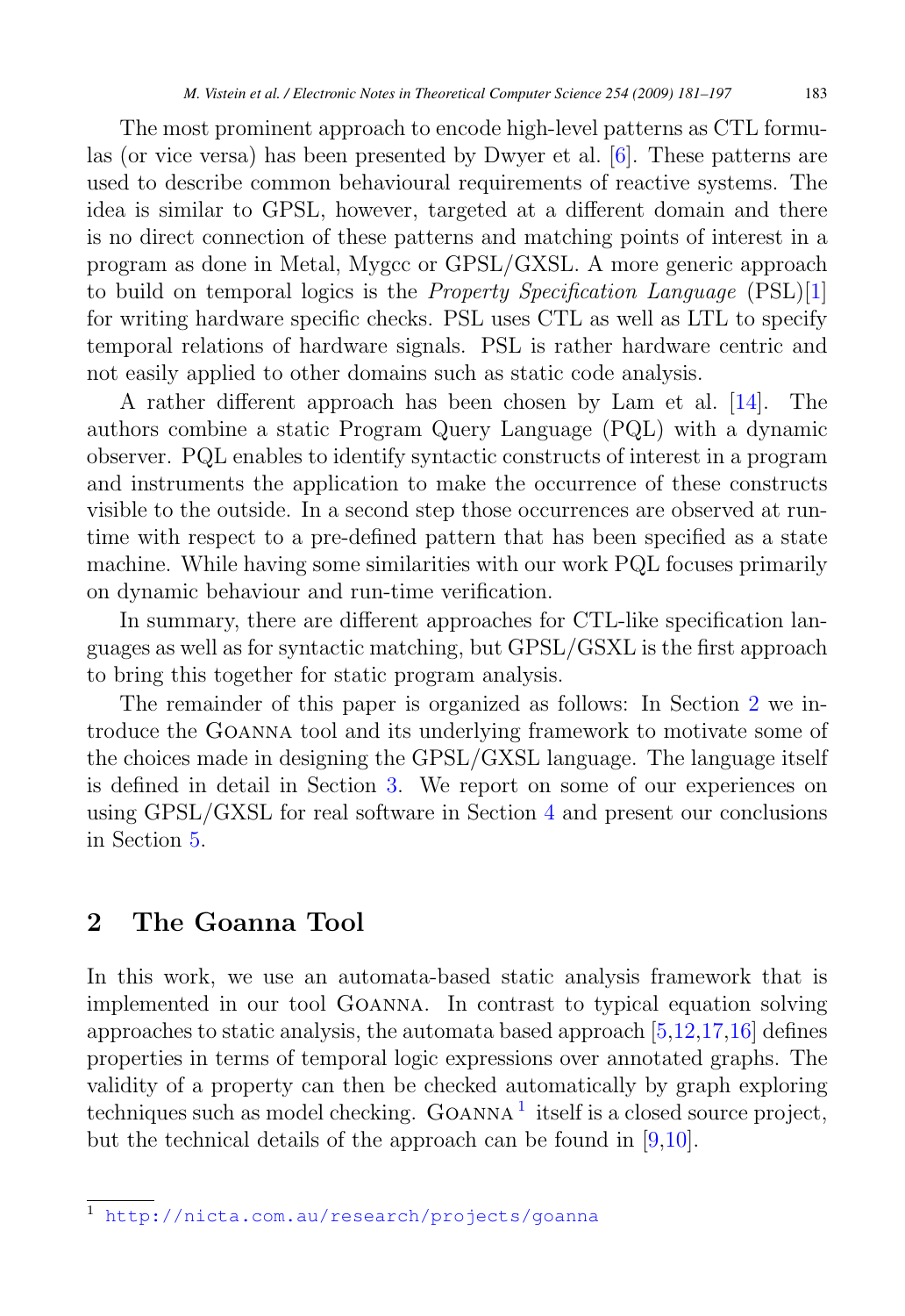

Figure 1. (a) Example C program, and (b) annotated control flow graph (CFG). Each node corresponds to one line-of-code for simplicity.

#### 2.1 Goanna Approach to Source Code Analysis

The basic idea of the Goanna approach is to map a  $C/C++$  program to its corresponding control flow graph (CFG) and to label the CFG with occurrences of syntactic constructs of interest. The CFG together with the labels can easily be mapped to the input language of a model checker or directly translated into a Kripke structure for model checking. Consider the simple example program foo in Fig. 1. To check whether variables are written strictly before they are read, we syntactically identify program locations that read or write variables. For variable res in Fig.  $1$  (a) we automatically label these nodes with labels read<sub>res</sub> and write<sub>res</sub>, respectively, as shown in Fig. 1 (b). Given this annotated CFG, checking whether res is always initialized then amounts to checking the following CTL formula.

$$
\mathbf{A}\neg \text{read}_{\text{res}}\mathbf{W}(\text{write}_{\text{res}} \land \neg \text{read}_{\text{res}})
$$

<span id="page-3-0"></span>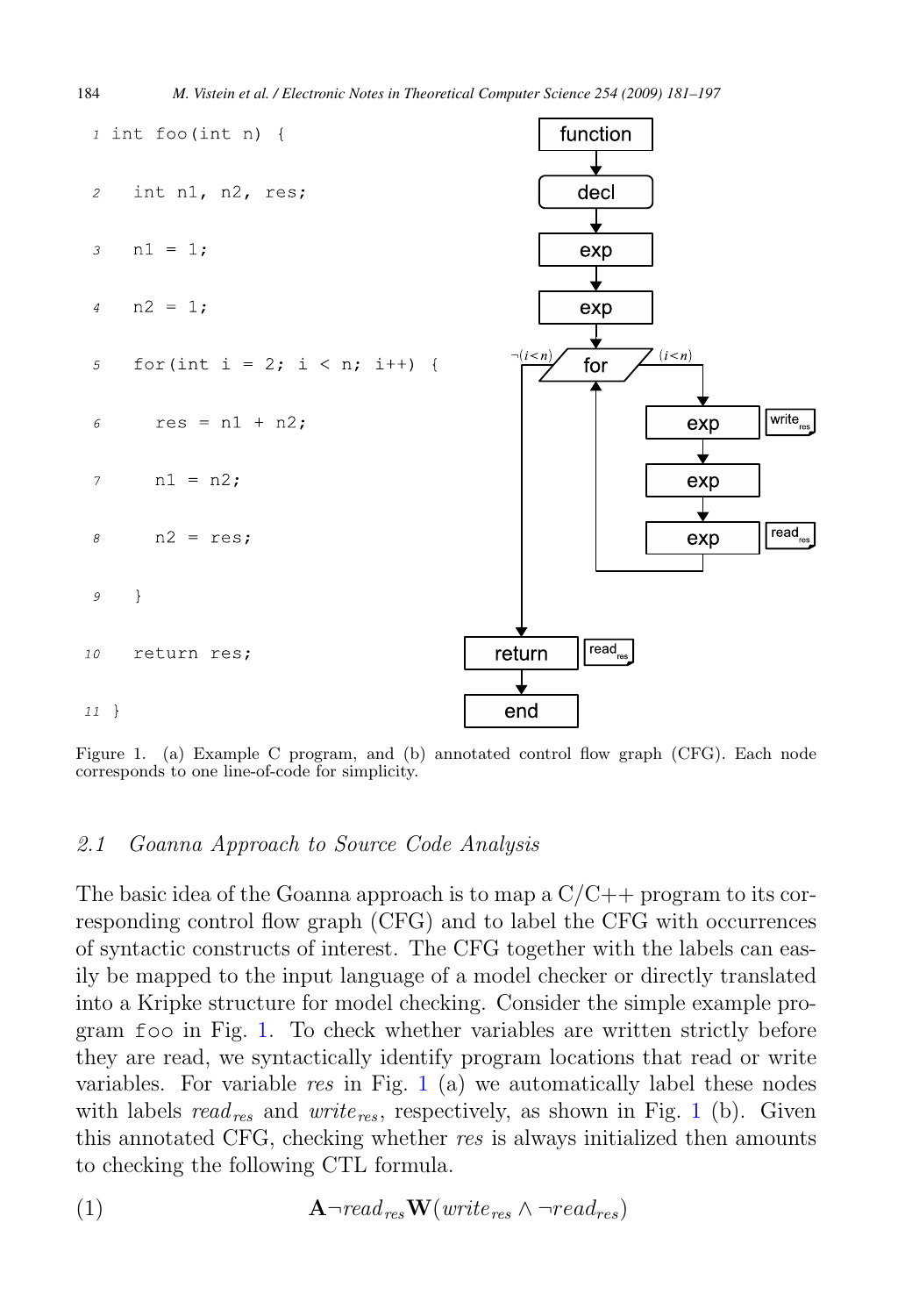<span id="page-4-0"></span>

Figure 2. Model checking approach for statically analysing  $C/C++$  code in GOANNA.

CTL uses the path quantifiers **A** and **E**, and the temporal operators **G**, **F**, **X**, and **U**. The (state) formula  $\mathbf{A}\phi$  means that  $\phi$  has to hold on all paths, while  $\mathbf{E}\phi$  means that  $\phi$  has to hold on some path. The (path) formulae  $\mathbf{G}\phi$ ,  $\mathbf{F}\phi$  and  $\mathbf{X}\phi$  mean that  $\phi$  holds globally in all states, in some state, or in the next state of a path, respectively. The *until*  $\phi \mathbf{U} \psi$  means that until a state occurs along the path that satisfies  $\psi$ , property  $\phi$  has to hold. We also use the weak until  $\phi \mathbf{W} \psi$ . It differs from the until in that either  $\phi$  holds until  $\psi$  holds, or  $\phi$  holds globally along the path. The weak until operator does not require that  $\psi$  holds for any state along the paths, as long as  $\phi$  holds everywhere. It can also be expressed in terms of the other operators, and is also called the unless operator. CTL formula [\(1\)](#page-3-0) means that variable res can not be read unless it has been written. The clause  $(write_{res} \wedge \neg read_{res})$  is used to exclude statements that read and write a variable, like the post-increment res++ statement. Note, that the annotated CFG in Fig. [1](#page-3-0) (b) does not satisfy CTL formula [\(1\)](#page-3-0).

One advantage of the automata-based approach is that properties can be modified easily to express stronger or weaker requirements by changing the path quantifier, i.e., changing path quantifier **A** to **E** and vice versa. In the example above replacing **A** with **E** will check if the variable is initialized on at least one path, rather than on all paths. This also motivated the use of CTL rather than LTL.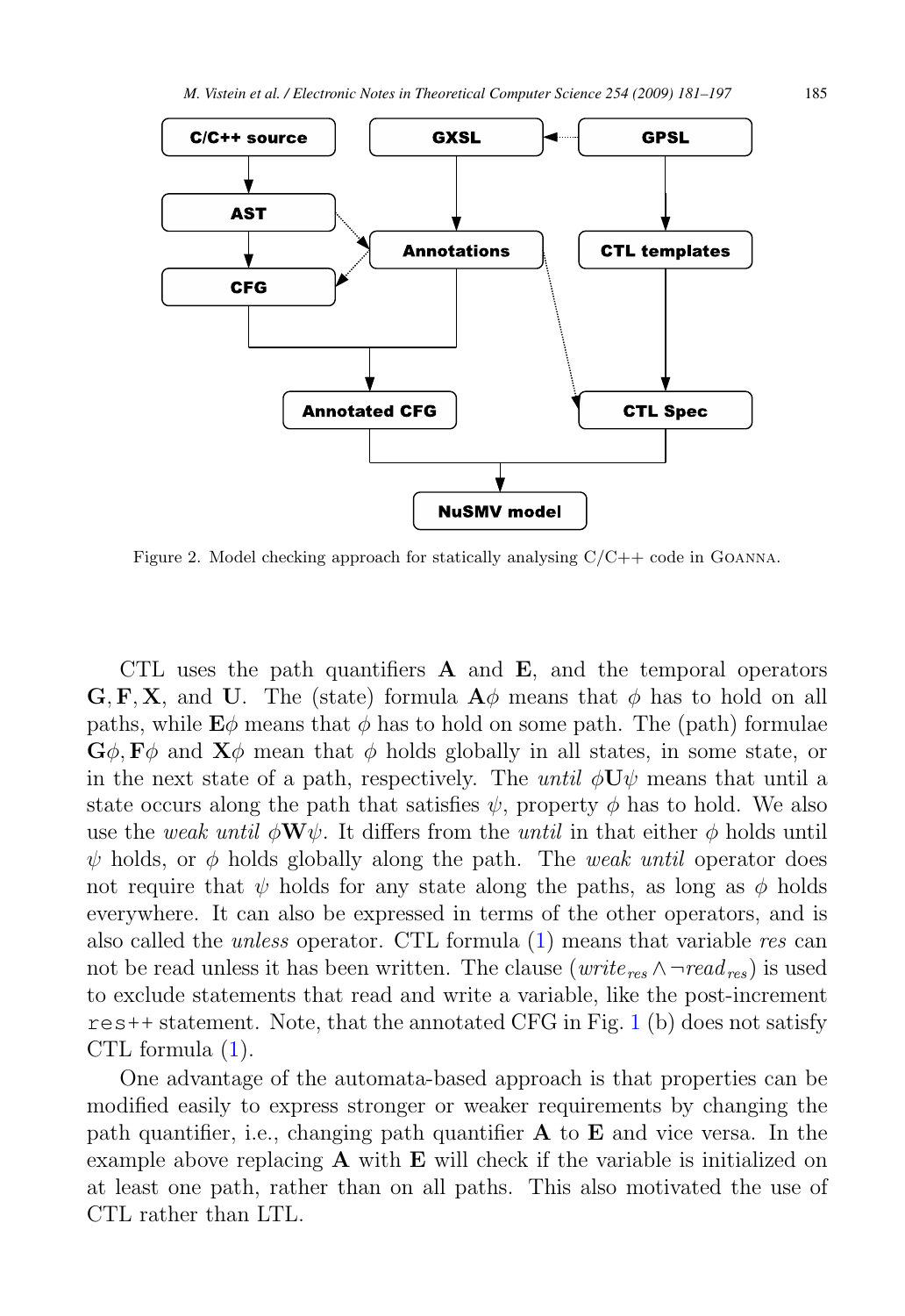#### <span id="page-5-0"></span>2.2 Architecture of the Goanna Tool

Goanna uses NuSMV[\[15\]](#page-14-0) for model checking the annotated model. In order to analyse a  $C/C++$  program with NuSMV, several steps are required to transform the source code into a suitable Kripke structure, and to generate the associated CTL formulae. We use two specification languages to accomplish this. The Goanna Properties Specification Language (GPSL) is used to define CTL templates and the associated atomic propositions. The other language Goanna XPath Specification Language (GXSL) is used to map atomic propositions to locations in the source (more precisely, in the control flow graph). Both languages will be described in the next section. The architecture of the automatic NuSMV model creation is depicted in Fig. [2.](#page-4-0)

The left branch in Fig. [2](#page-4-0) reads in the source code, and parses it into an abstract syntax tree (AST). This AST is stored as an XML document. In the next step, the control flow graph is generated out of the AST. The CFG can be seen as a finite state machine, and thus is already quite close to the final NuSMV model. Apart from this, the labels (atomic propositions) and the CTL formulas themselves need to be generated.

The GPSL properties contain templates for the CTL formulas. The templates will be instantiated with query results on the AST at run-time. E.g., queries for all variables, for all reads and all writes. These queries are expressed in GXSL. Also, the CFG nodes for matching query results are subsequently used as labels in the control flow graph, resulting in the annotated control flow graph. In the last step, the annotated control flow graph and the CTL specifications are combined to form the input model for NuSMV. NuSMV performs model checking, and returns a list of all failed CTL specifications. At the moment, this approach supports intra-procedural checks. An extension of the tool as well as of the specification languages to support inter-procedural analysis is currently under development.

## **3 The GPSL/GXSL Specification Language**

Generally, a static analysis check in Goanna requires that certain statements in the source code are executed in a specific order. One standard example for such a property is that, whenever a variable is read, it must have been assigned a value earlier. The specification of a property consists of two parts: Firstly, the temporal relations of certain points-of-interest in the control flow. This is defined with the Goanna Properties Specification Language (GPSL), a library of predefined patterns for commonly used relations. Secondly, to define the points-of-interest, e.g. function calls, variable assignments etc., the Goanna XPath Specification Language (GXSL) will be used. It allows the selection of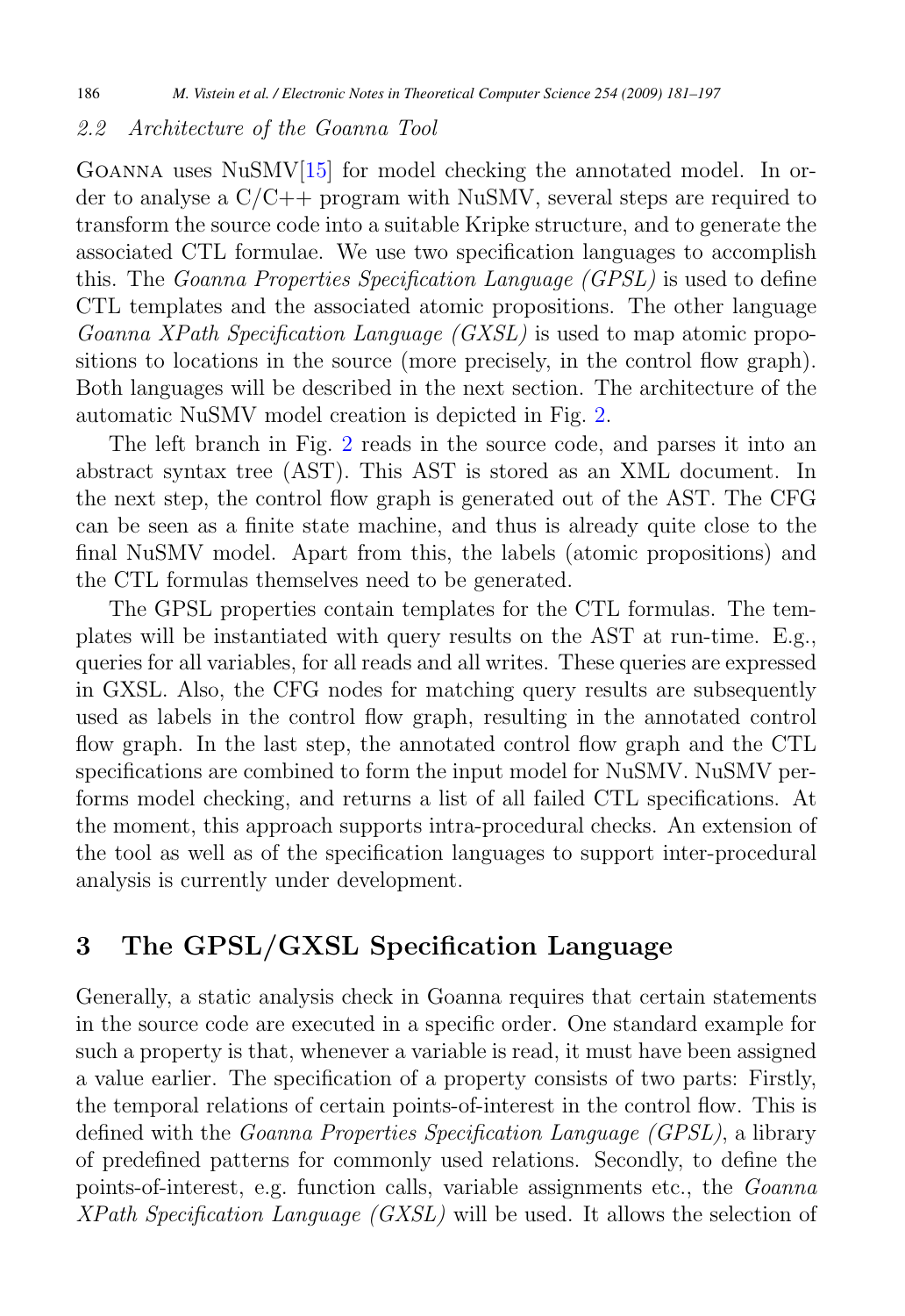<span id="page-6-0"></span>program statements using the XPath query language on the abstract syntax tree of the program under inspection.

#### 3.1 Goanna Property Specification Language

Temporal relations are commonly specified using temporal logics. There are several different flavours of temporal logics; common are Computational Tree Logic (CTL) and Linear Temporal Logic (LTL). As described in Section [2,](#page-2-0) Goanna uses CTL. For static analysis, it is helpful to be able to distinguish among different possible execution paths. Statements over implicitly all possible paths, as done in LTL are often not sufficient.

For static analysis purposes, it is desirable to be able to quantify properties over sets of, e.g., program variables. For instance, for all variables of a program a certain property should hold, or for all variables that are used in certain operations only. CTL alone is not enough as it does not allow quantification over sets of atomic propositions. E.g., the CTL formula [\(1\)](#page-3-0) expresses a check for the variable res of program [1](#page-3-0) (a) only.

The Goanna Property Specification Language extends CTL in such a way that it is possible to quantify CTL expressions over sets of syntactical constructs of the source code, like all variables, all for-loops, all function calls etc. Moreover, GPSL provides a mechanism to issue tailored warning messages, as well as referring to specific parts in a counter example, i.e., the likely source of an error.

Therefore, any GPSL property consist of the following parts:

- a unique identifier for a check,
- a quantification over a set of objects,
- a CTL template that will be instantiated with these objects, and
- a warning entry, containing the warning message and the position in the counter example to warn about.

We first provide a brief example and then explain the different aspects.

#### 3.1.1 Example

The following example shows the "uninitialised variable" property. This property checks whether a variable in the program has been initialised before being used. The complete grammar of GPSL is included in Appendix [A.1.](#page-15-0)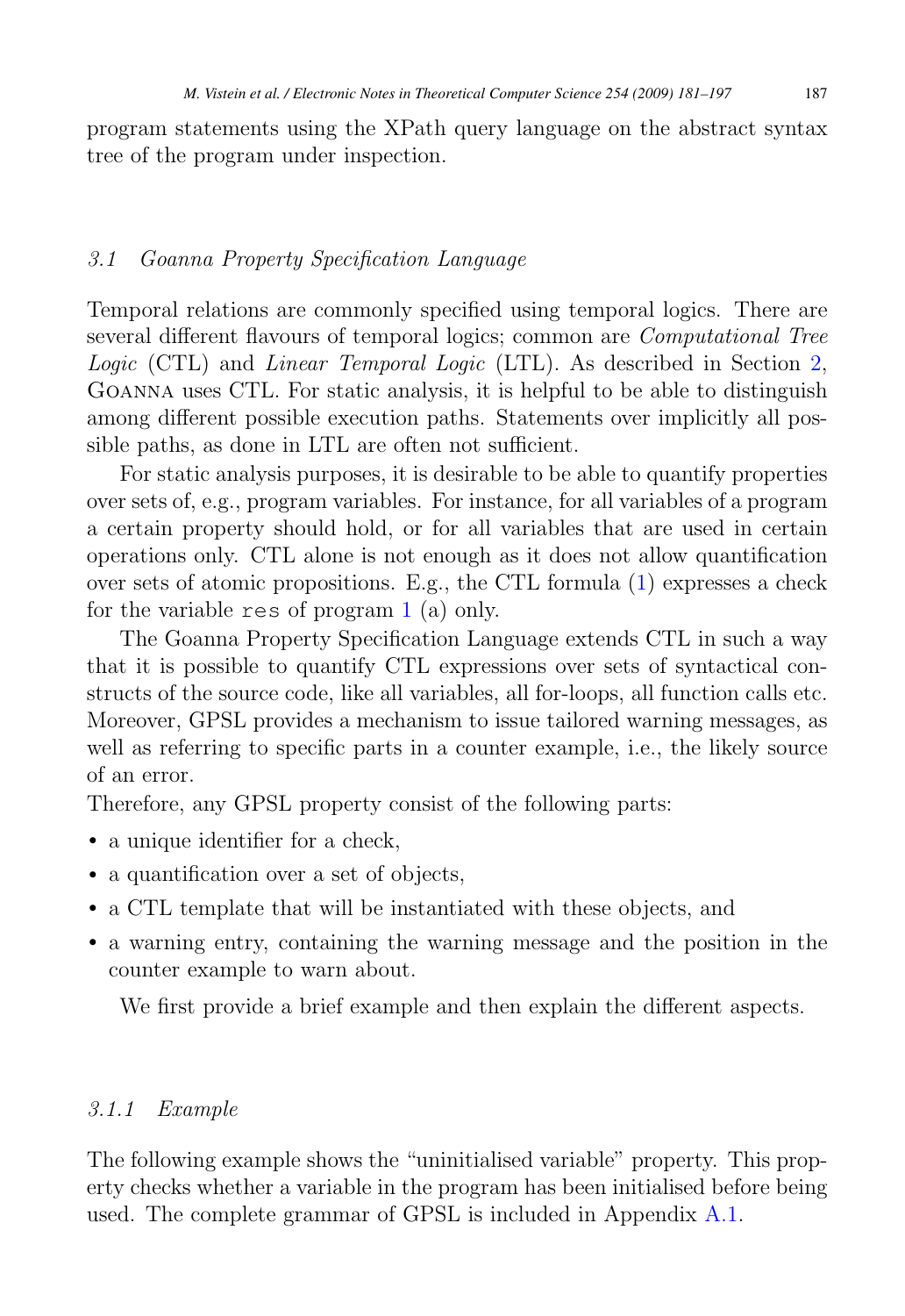```
PROP uninitialised_var
  FORALL var IN var_decl()
  ALWAYS write(var) STRICTLY BEFORE read(var)
  WARN LINE last(read(var))
    WITH "Variable<sub>"</sub>'" ^ varname(var) ^
    "' might be uninitialised"
```
Table 1: GPSL property that checks for uninitialised variables

The PROP keyword marks the beginning of a new property, followed by the name of the property. The following line quantifies the subsequently specified relation over all variables of the program source (see also Section 3.1.2). The relation is specified using a temporal pattern, in this case the ALWAYS ... STRICTLY BEFORE ... pattern is applied. More details about the different patterns are explained in Section 3.1.3. The program points that must fulfil the temporal relation are specified using GXSL functions (see also Section [3.2\)](#page-9-0). The last three lines specify the warning message. The line is specified to be the last line where a read of the variable has occurred, and the message itself is specified as string. Warning messages are explained more in detail in Section [3.1.4.](#page-9-0)

#### 3.1.2 Quantification

One important extension of GPSL over CTL is the ability to quantify over expressions. This allows to specify one temporal relation, which is then used several times at runtime to check the relation for all specified items (like all variables of a program). Therefore, GPSL evaluates a GXSL function to extract relevant constructs, like the list of all variables, and provides this information in a newly declared variable that can be used subsequently within the temporal relation.

#### 3.1.3 Patterns

GPSL provides a range of pre-defined patterns to specify properties. These patterns define some of the most commonly used temporal relations in static program analysis, and are partly based on ideas by Dwyer et al.[\[7,6\]](#page-14-0). Each pattern is mapped to a CTL formula expressing the desired relation. The patterns contain variables  $a, b$ , etc. that must refer to GXSL functions like read(var) or write(var) (see Section [3.2\)](#page-9-0). The control flow graph will be labelled accordingly to the results of these function calls.

The following list contains some of the patterns that are defined in Goanna with their CTL equivalent and an informal explanation of the pat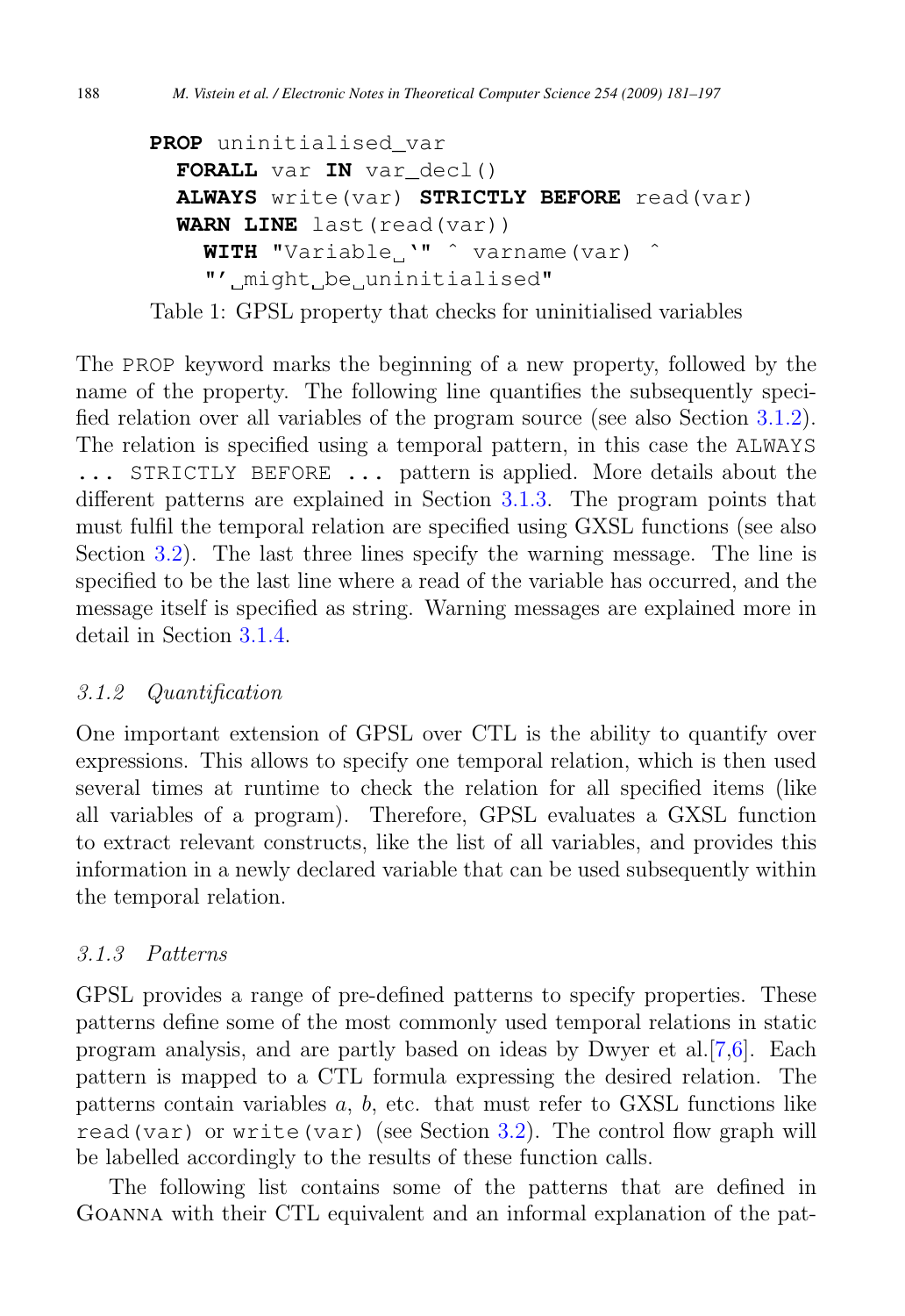tern.

• NEVER  $a$ , (CTL: AG ! $a$ )

This pattern requires that there is no node labelled with a that can be reached.

This pattern can be used, amongst other things, for enforcing coding standards, e.g. to generally disallow certain functions, statements, etc.

```
• EVENTUALLY a, (CTL: EF \ a)This pattern requires that at least one reachable node is labelled with a.
  One usage example for this pattern is also the enforcement of coding stan-
  dards. It allows to design a check whether some statement (e.g. logging)
  occurs at least once in each function.
```
• ALWAYS  $a$  BEFORE  $b$ , (CTL: A  $\lceil !b \le a \rceil$ )

On all possible execution paths, if there is a node labelled with  $b$ , there must have been a node labelled with a before. If there is no node labelled with b, then there is no need for a node labelled with  $a$  either. This pattern can be extended with the STRICTLY keyword, which checks that the first node labelled with  $\alpha$  is not the same one as the node labelled with  $\beta$ . It is realised by the CTL formula A  $\lceil$  !b W (a & !b)].

An example for the application of this pattern is the check for uninitialised variables (c.f. Section [3.1.1\)](#page-6-0).

• AFTER  $a$  ALWAYS  $b$ , (CTL: AG  $(a \rightarrow AF b)$ ) If there is a node labelled with  $a$ , all possible execution paths from this point on must have at least one node labelled with b. This pattern can be used for resource management, e.g. guaranteeing that resources that are allocated are eventually released. An example of this pattern can be seen in Section [3.3.](#page-10-0)

• AFTER  $a$  SOME  $b$ , (CTL: AG  $(a \rightarrow EF b)$ ) If there is a node labelled with  $a$ , at least one possible execution path from this point on must have at least one node labelled with b. This pattern is a weaker form of the AFTER  $a$  ALWAYS  $b$  pattern, which also allows programs where the condition b only happens on some of the possible execution paths.

The previously explained patterns are only a small excerpt of all available patterns. Some of these patterns are used in the examples of this paper, and thus have been chosen for a more detailed explanation. Goanna currently supports over 20 different patterns, and the library is evolving continuously.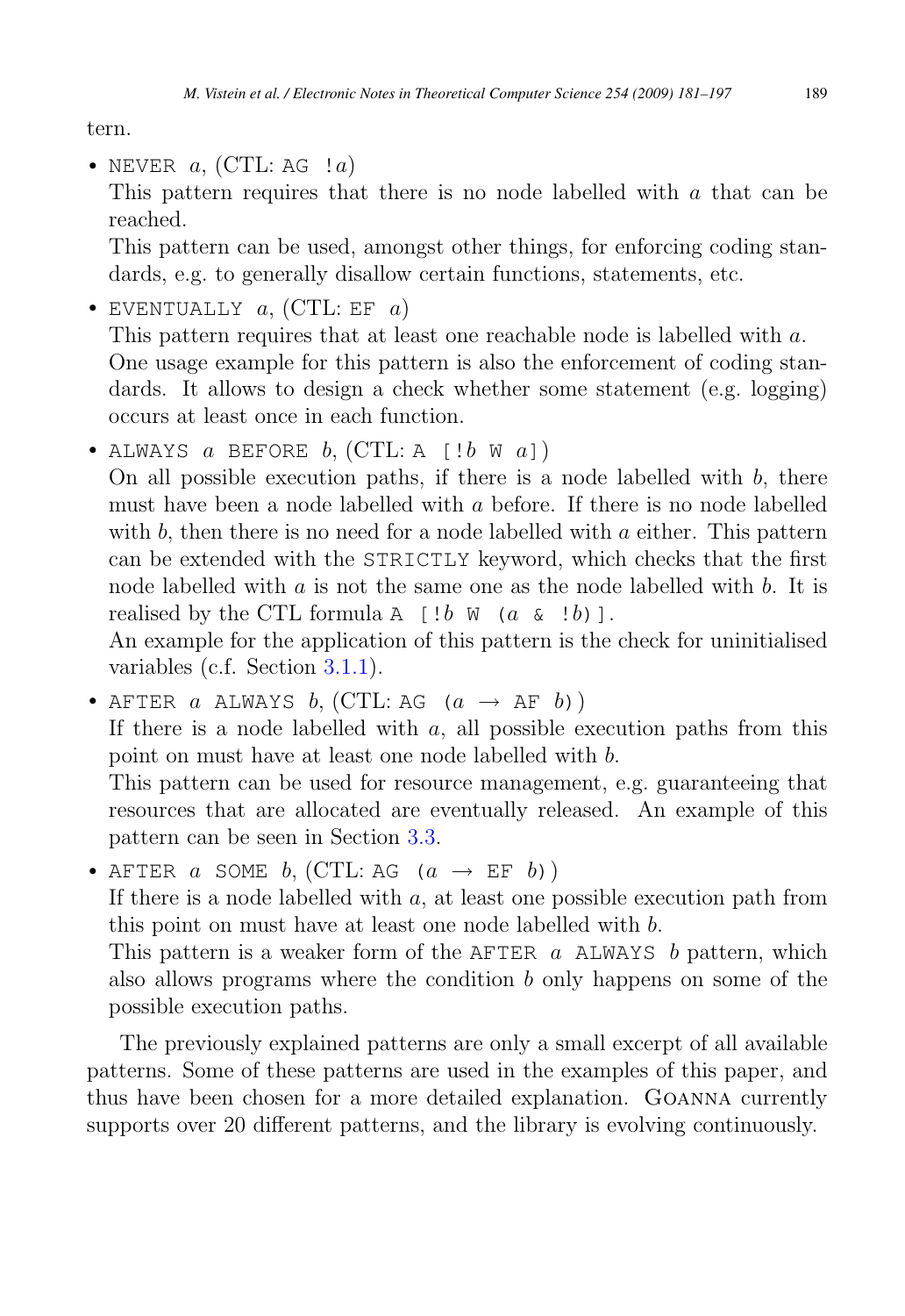#### <span id="page-9-0"></span>3.1.4 Warning Message

If a property is violated a warning message must be displayed to the developer. GPSL provides the means to specify a warning message that can be instantiated with a variable name and a line number, that will result from a certain location in the counter-example. This location will be determined by the occurrence of a certain node in that counter-example. Typically, it is sufficient to use the first or last such occurrence.

#### 3.2 Goanna XPath Specification Language

To instantiate the GPSL patterns with relevant nodes, we use the GXSL language. The example in Section [3.1.1](#page-6-0) contained already GXSL function calls like read(var) and write(var) that are returning node locations.

The identification of statements can be performed on the *abstract syn*tax tree of the program. The XPath[\[3\]](#page-14-0) language is well suited for expressing queries on tree shaped data, like an abstract syntax tree. However, XPath queries themselves are typically only static strings. For each different program these strings must be dynamically applied depending on variable names, function calls or function parameters. These names are typically not known at the time the query is designed.

The GXSL language extends XPath with functions and variables. A GXSL function is a function that returns a set of nodes of the control flow graph to be labelled<sup>2</sup>. Because the labels generated by GOANNA must be unique within the control flow graph, each GXSL function must also have a unique identifier that can be incorporated in the label name. The GXSL functions may have a parameter that can be used to instantiate the generic XPath query (e.g. the var in the read(var) example). The parameter is specified as a node of the CFG, which allows the GPSL language to use a parameter-less GXSL function to quantify a temporal relation, and to use the single items of the result set as parameters for further GXSL functions. Additionally to the parametrized XPath query and the unique identifier, GXSL also adds a type system. A GXSL property consist of the following parts:

- a function name, possibly with a parameter,
- an expected input type as well as an output type,
- a unique identifier used for labelling of nodes, and
- the XPath query itself.

<sup>&</sup>lt;sup>2</sup> Although the GXSL functions work on the abstract syntax tree, the relevant information for the use in GPSL properties are the nodes of the control flow graph. Every item in the abstract syntax tree can be mapped to a node in the control flow graph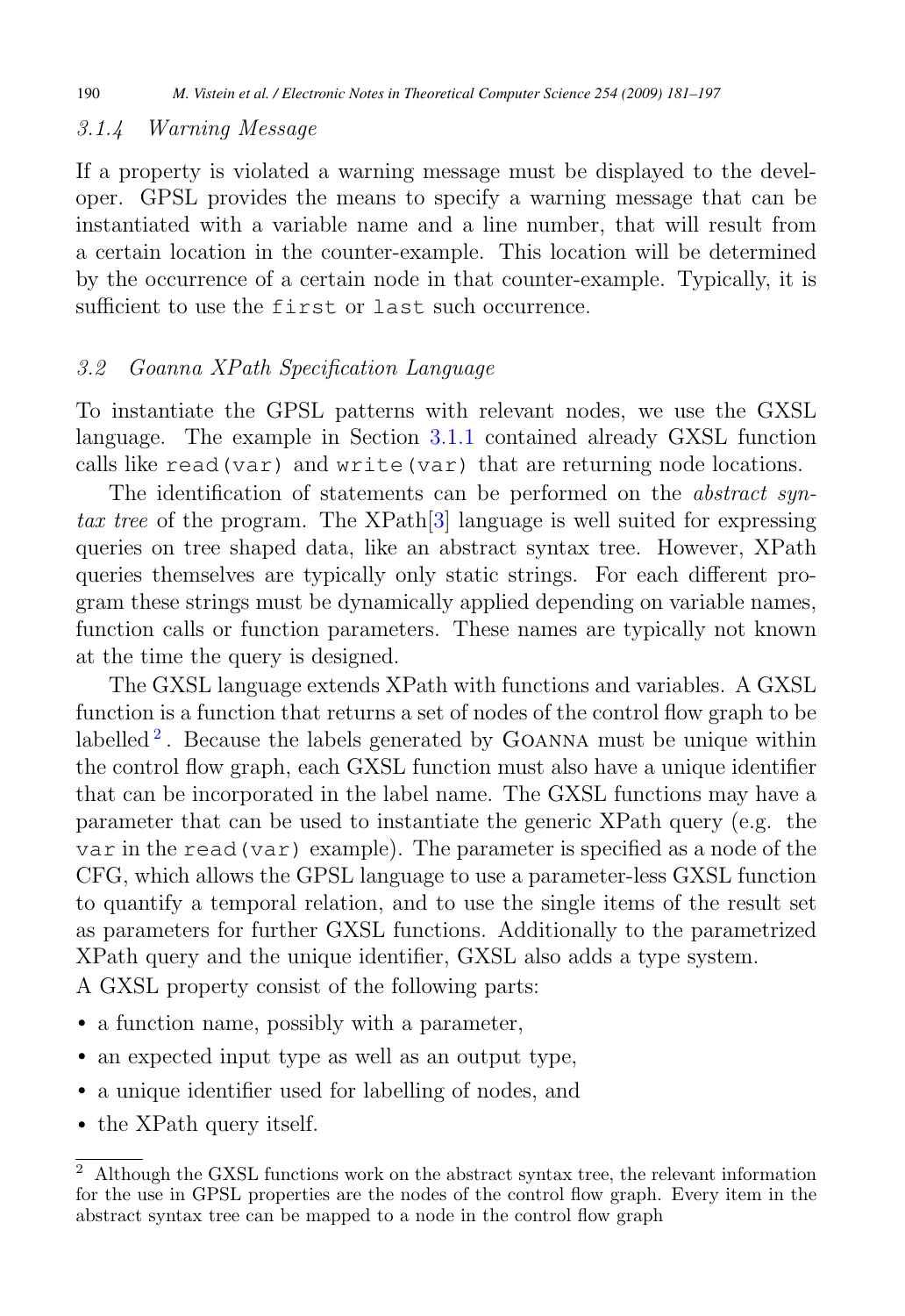### <span id="page-10-0"></span>3.2.1 Example

The following example defines the write function. This function returns the set of all nodes where a variable has been written. The complete grammar of the GXSL language can be found in Appendix [A.2.](#page-16-0)

```
FUN write(node)
  EXP decl RET writevar
  IDENTIFIER @id(node)
  NODESET
    "//Op2[@op='Modif']/*[@role='var' and @idref='"^
       @id(node) ˆ"']"
```
Table 2: GXSL function write, which selects all nodes where a certain variable is written.

The "FUN" keyword starts a new function declaration, followed by the name of the function "write", and the function's parameter "node". The "write" function expects a parameter of the type "decl", which refers to nodes where a variable declaration occurred. It returns nodes of the type "writevar" where a variable has been written. The unique identifier is defined to be the id attribute of the declaration node (which is always unique). The last part is the XPath query, which is parametrised using the variable node. The XPath query searches for every binary operation which is a modification operation. For all these operations, the left hand child (the variable that is assigned a new value) is looked up compared with the variable for which the GXSL function should find write nodes. The query is specified with two strings, which are concatenated with the "id" attribute of the parameter "node". This part of the query is evaluated to a string at runtime.

## 3.3 Domain-specific example of GPSL and GXSL

The following listings show a more complicated, domain-specific GPSL property and the necessary GXSL functions. The goal of the property is to check if all database connections have been closed correctly. Two GXSL functions are necessary for this specification. The first function ("connections()") returns a list of all variables that are assigned a database connection handle (the database connection function is on the right hand side of an assignment). The second GXSL function ("close(conn)") returns all nodes, where a database connection with a certain handle is closed.

```
FUN connections()
  RET dbconn
```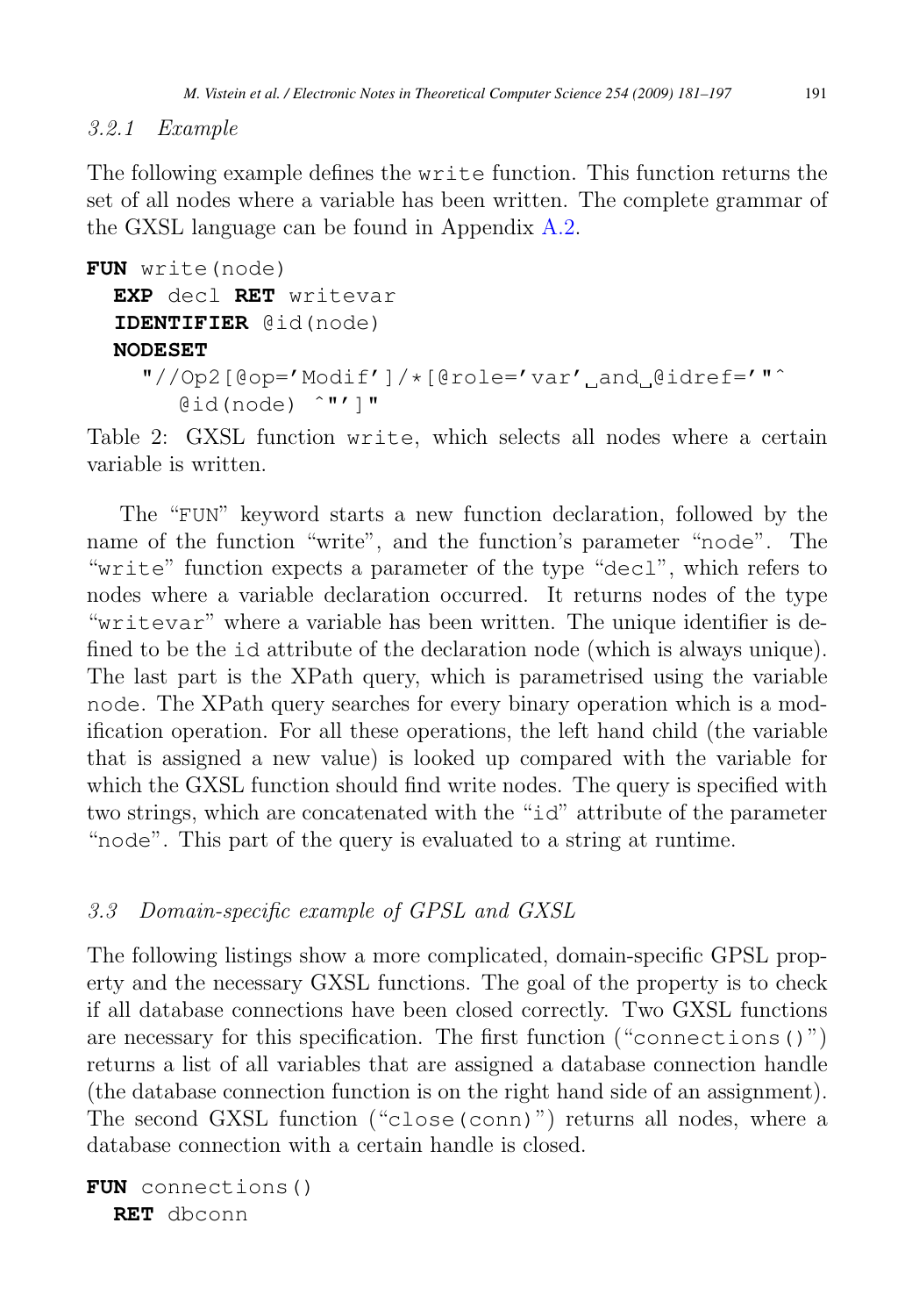<span id="page-11-0"></span>192 *M. Vistein et al. / Electronic Notes in Theoretical Computer Science 254 (2009) 181–197*

```
NODESET
```

```
"//Op2[@op='Modif']/Var[@role='op1' and ../FnEval[
  @name = 'db connect']
```

```
FUN close(conn)
  EXP dbconn RET dbclose
  NODESET
    "//FnEval[@name_=_'db_close'_and_/Param[@idref_=_"
         \hat{\ } @id(conn) \hat{\ } "]]"
```
The GPSL property makes use of the "after ... always ..." pattern. This pattern ensures that, if some event happens, another event eventually happens on all possible paths of exection.

```
PROP closedb
```

```
FORALL conn IN connections()
AFTER conn ALWAYS close(conn)
WARN LINE conn WITH "Database connection not closed"
```
The "closedb" property checks for every connection handle whether its connection is eventually closed (the close method has been called with the appropriate handle). If this property is violated, the line number of the last access to the connection handle will be displayed along with the message "Database connection not closed".

## **4 Experience**

In this section we briefly report on our experiences of using the GPSL/GXSL language to define new checks and its effects on Goanna's scalability.

Writing static analysis checks in a declarative manner rather than as an operational state machine has several advantages and disadvantages: First of all, state machines are easier to be drawn on paper and, therefore, provide a better reference for discussion. However, they require more algorithmic thinking in terms of "if-then-else" rather than expressing a property directly. To this extent, declarative checks are much more succinct. Also, declarative requirements are easy to adapt, e.g., whether a property should hold on all paths or at least on one. This helped greatly to create a variety of checks of different strength quickly.

Generally, learning and developing checks using the GPSL language has been proven straightforward for programmers who used the language. On the other side, the learning curve for GXSL proved to be steeper. We see two reasons for this: On the one hand GXSL requires the developer to be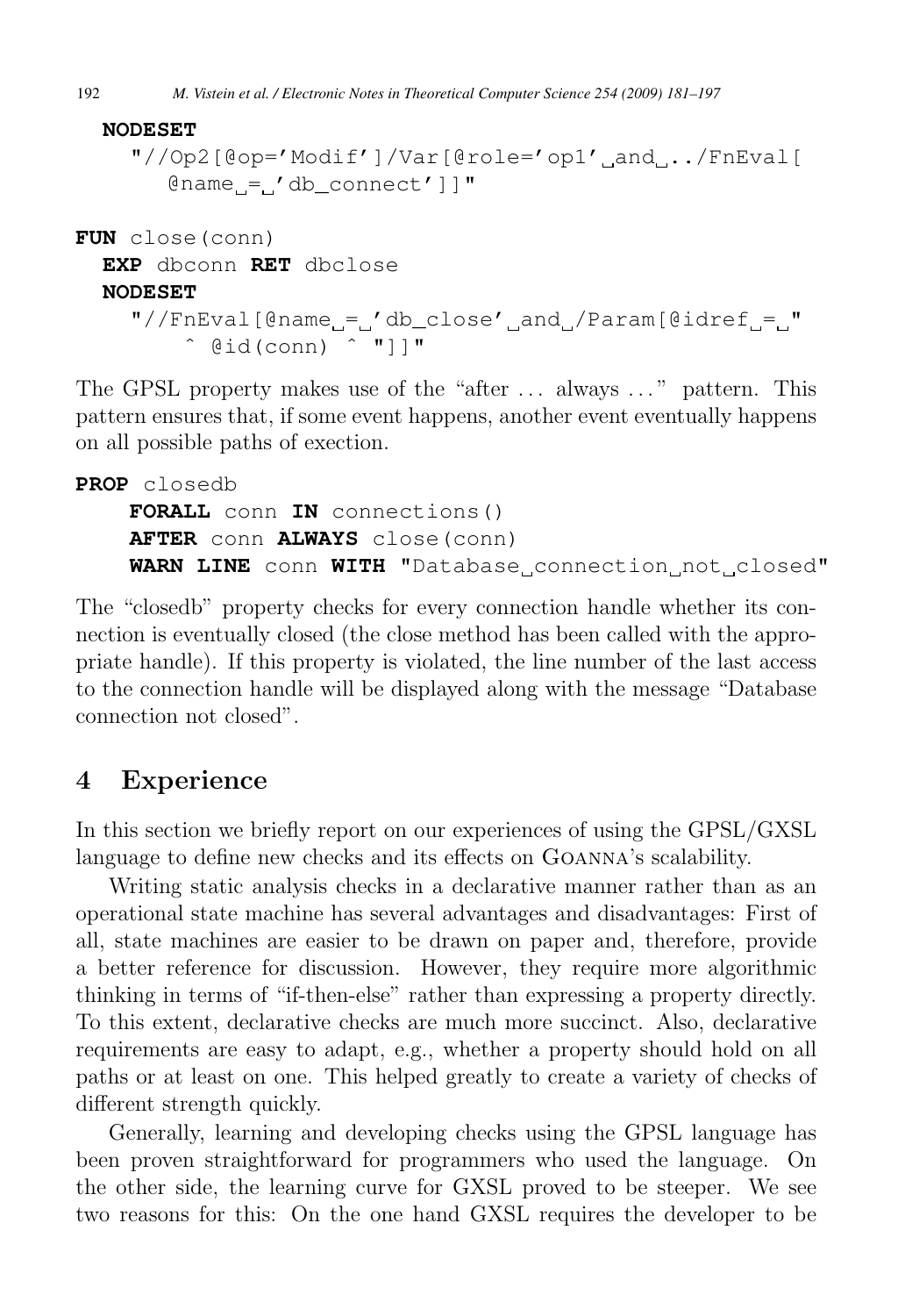

Figure 3. Scalability for increasing numbers of checks.

fairly familiar with the AST Goanna produces. To write XPath queries that pick exactly the right nodes out of the AST and taking the many subtleties of  $C/C++$  into account, involves sufficient experience that needs to build up over time. On the other hand, we currently have no good debugging mechanism for GXSL. This means, once nodes are queried and combined, there is no direct debugging feature/output that shows immediate query results and selected node. This certainly needs to be address to make GPSL more user-friendly.

One positive result of using GPSL/GXSL has been that it can significantly reduce the development time for new checks. Often new properties are written in a matter of minutes and this makes a great difference for the Goanna tool development in general.

While some general performance indicators for Goanna can be found in [\[10\]](#page-14-0), here we focus on the scalability of checks, i.e., the run-time performance for an increasing numbers of checks. Figure 3 depicts a typical scalability result. We observe the run-time with respect to different numbers of checks for a given software package. Running Goanna without any checks, i.e., just standard compilation and parsing by Goanna took roughly 200s for a software package containing roughly 3, 500 functions. Adding more checks successively increased the run-time only moderately. It is worth to mention that different checks have different complexities and, as seen earlier, a single check should rather been seen as a class of checks as it sometimes ranges over dozens or even hundreds of different program variables. It can be seen, however, that adding 16 classes of checks does not even double the total run-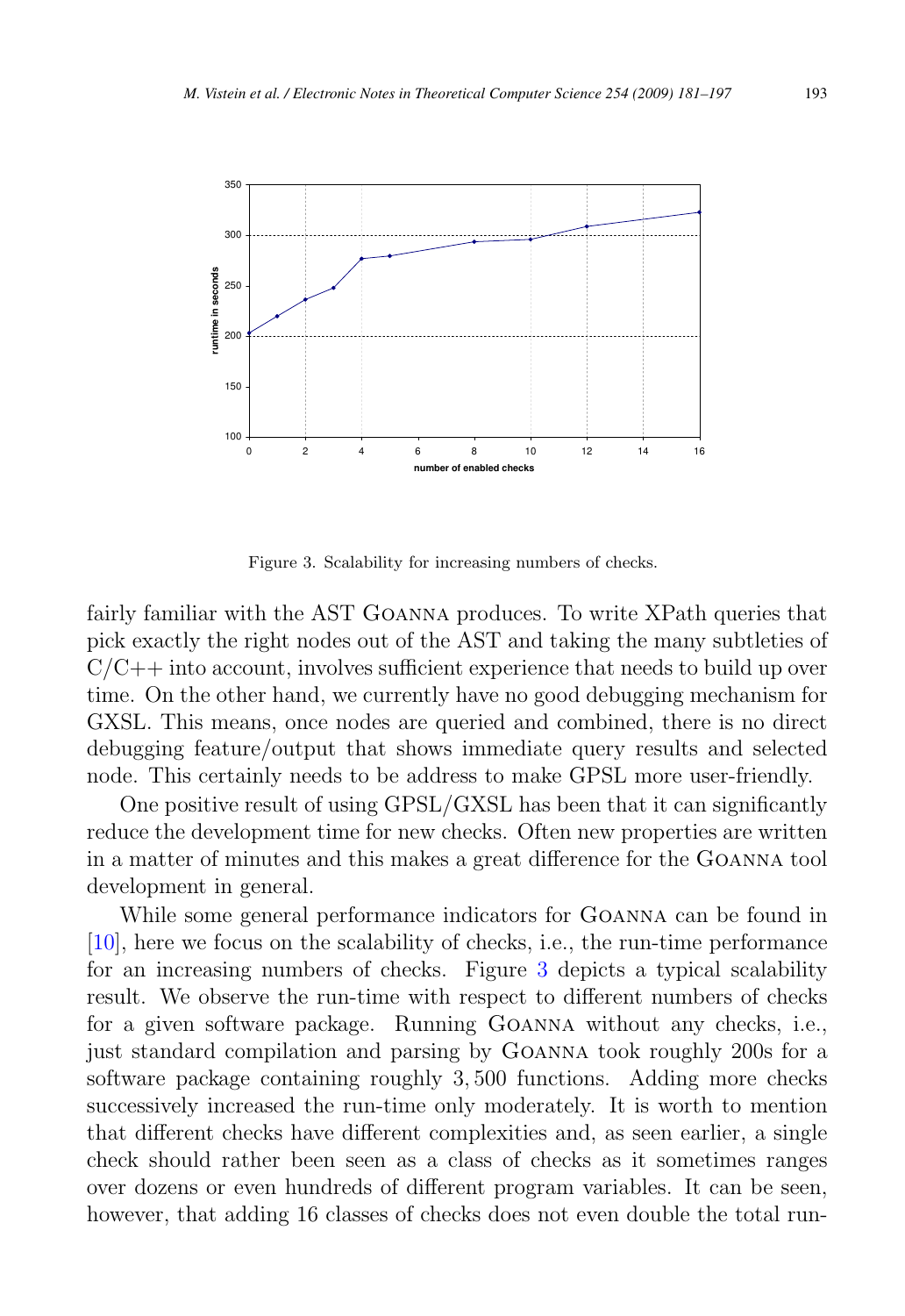<span id="page-13-0"></span>

time and it grows sub-linearly overall. The reason for the latter is that certain objects, such as writes or reads to variables are shared by many checks and some optimization effects occur.

In general, GPSL/GXSL has proven to be no worse than hand-optimized hard-coded checks. In fact, in many cases the GPSL/GXSL proved superior due to more efficient caching and reuse of queried objects. The results of GXSL functions are automatically cached without the need for the developer to care about saving results and looking up previous data. With this cache, other properties that use the same set of nodes (e.g. properties which also need nodes where variables are written) immediately benefit from not having to perform potentially time consuming node lookups again.

### **5 Conclusion**

This paper presents an approach for specifying user-defined checks. It allows for convenient, automatic, user-defined labelling of programs and specifying complex temporal relationships easily among those labels using an expressive set of predefined patterns. This specification method has been successfully integrated into a modern static analysis tool (Goanna) and is now a standard component of this tool. Nevertheless the specification languages themselves are independent of the tool and the programming language that should be analysed.

Future work is to reduce some of the limitations of the language as well as extending it include non-control specific requirements. There are a number of features in the Goanna tool, that are not linked with the current GPSL/GXSL language such as: inter-procedural checks, aliasing, or data dependent array value analysis. It would be desirable to extend the current language in a such a fashion that it can make use of the results and features of non-control specific checkers.

### **Acknowledgement**

We like to thank Wilhelm von Rosenberg for his contribution to this work. NICTA is funded by the Australian Government as represented by the Department of Broadband, Communications and the Digital Economy and the Australian Research Council through the ICT Centre of Excellence program.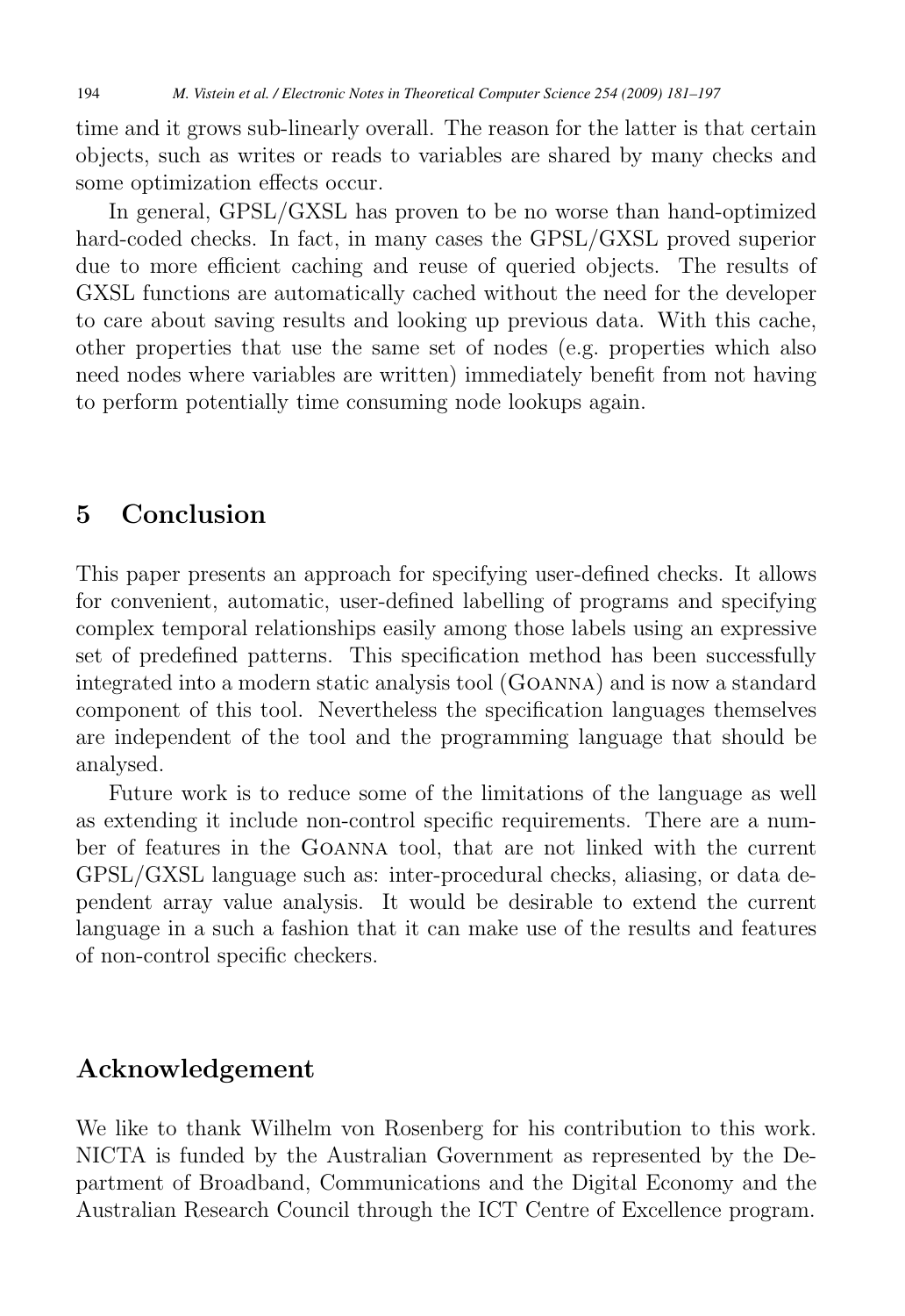## <span id="page-14-0"></span>**References**

- [1] Accellera, "Property Specification Language Reference Manual," (2004), available online at <http://www.eda.org/vfv/docs/PSL-v1.1.pdf>.
- [2] Astrée, The Astrée Static Code Analyzer, Website, <http://www.astree.ens.fr/>; visited on 25 February 2009.
- [3] Clark, J. and S. DeRose, "XML Path Language 1.0 (XPath)," W3C (1999). URL <http://www.w3.org/TR/xpath>
- [4] Coverity, Prevent, Website, [http://www.coverity.com/html/prevent-for-c-c++.](http://www.coverity.com/html/prevent-for-c-c++.html) [html](http://www.coverity.com/html/prevent-for-c-c++.html); visited on 25 February 2009.
- [5] Dams, D. and K. Namjoshi, Orion: High-precision methods for static error analysis of C and  $C_{++}$  programs, Bell Labs Tech. Mem. ITD-04-45263Z, Lucent Technologies (2004).
- [6] Dwyer, M., G. Avrunin and J. Corbett, Patterns in property specifications for finite-state verification, in: Proc. International Conference on Software Engineering, 1999, pp. 411–420.
- [7] Dwyer, M. B., G. S. Avrunin and J. C. Corbett, Property specification patterns for finite-state verification, in: FMSP '98: Proceedings of the second workshop on Formal methods in software practice (1998), pp. 7–15.
- [8] Engler, D., B. Chelf, A. Chou and S. Hallem, Checking system rules using system-specific, programmer-written compiler extensions, in: Proceedings of the Fourth Symposium on Operating Systems Design and Implementation, San Diego, CA, 2000.
- [9] Fehnker, A., R. Huuck, P. Jayet, M. Lussenburg and F. Rauch, Goanna a static model checker, in: L. Brim, B. R. Haverkort, M. Leucker and J. van de Pol, editors, FMICS/PDMC, Lecture Notes in Computer Science **4346** (2006), pp. 297–300.
- [10] Fehnker, A., R. Huuck, P. Jayet, M. Lussenburg and F. Rauch, Model checking software at compile time, in: Proc. First Joint IEEE/IFIP Symposium on Theoretical Aspects of Software Engineering TASE '07, 2007, pp. 45–56.
- [11] Grammatech, *Codesurfer*, Website, <http://www.grammatech.com/products/codesurfer/overview.html>; visited on 25 February 2009.
- [12] Holzmann, G., Static source code checking for user-defined properties, in: Proc. IDPT 2002, Pasadena, CA, USA, 2002.
- [13] Klocwork, *Insight*, Website, <http://www.klocwork.com/products/insight.asp>; visited on 25 February 2009.
- [14] Martin, M., B. Livshits and M. S. Lam, Finding application errors and security flaws using pql: a program query language, in: OOPSLA '05: Proceedings of the 20th annual ACM SIGPLAN conference on Object-oriented programming, systems, languages, and applications (2005), pp. 365–383.
- [15] NuSMV, A new symbolic model checker, Website, <http://nusmv.irst.itc.it/>; visited on 25 February 2009.
- [16] Schmidt, D. A., Data flow analysis is model checking of abstract interpretations, in: POPL '98: Proceedings of the 25th ACM SIGPLAN-SIGACT symposium on Principles of programming languages (1998), pp. 38–48.
- [17] Schmidt, D. A. and B. Steffen, Program analysis as model checking of abstract interpretations, in: Static Analysis Symposium, 1998, pp. 351–380.
- [18] Volanschi, N., A portable compiler-integrated approach to permanent checking, in: ASE '06: Proceedings of the 21st IEEE/ACM International Conference on Automated Software Engineering (2006), pp. 103–112.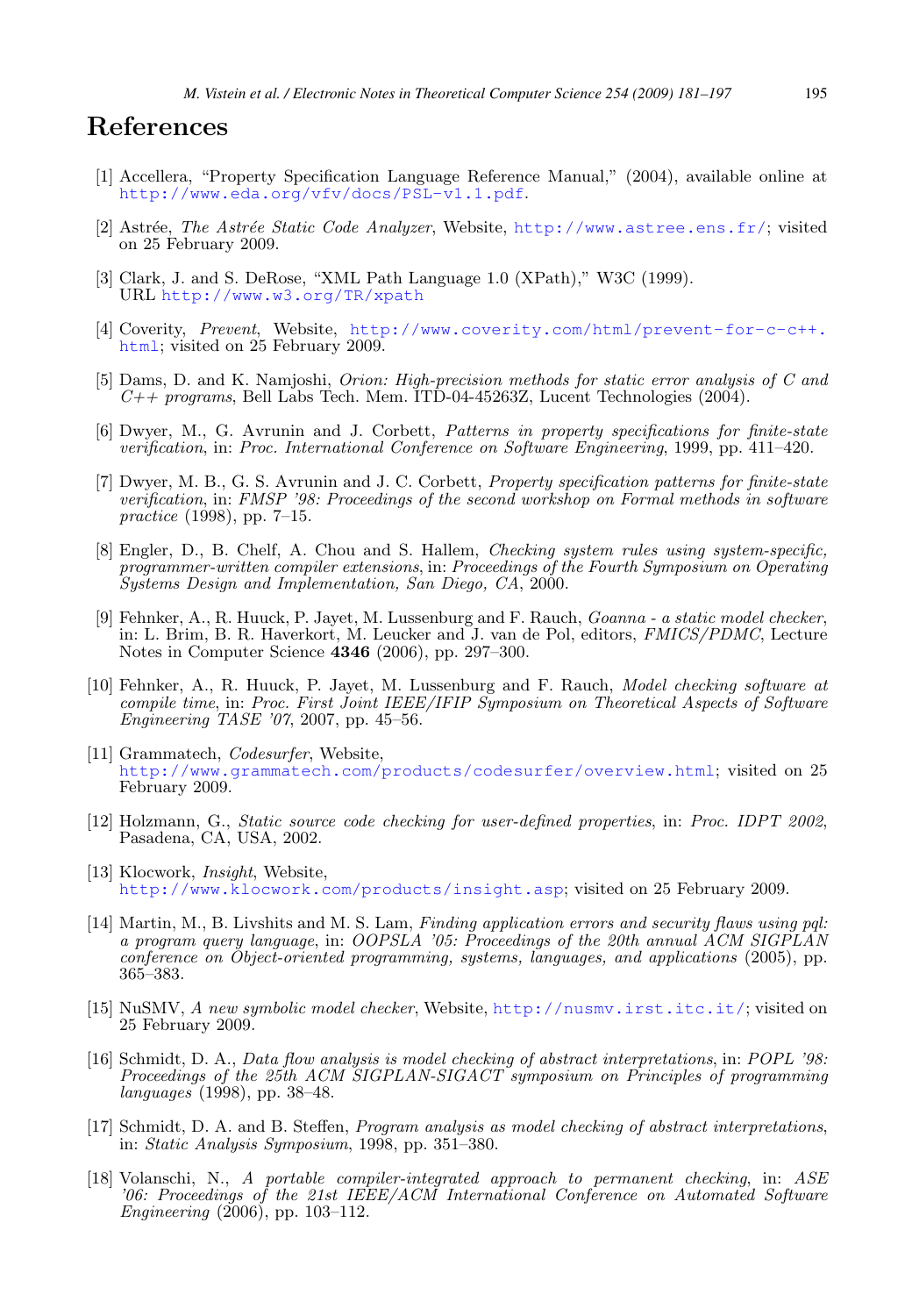## <span id="page-15-0"></span>**A Language Grammar**

This section provides the complete grammar of the GPSL and GXSL languages as implemented in the current version of the Goanna static analysis tool.

### A.1 GPSL Grammar

This appendix provides the complete grammar of the GPSL language. The grammar is displayed in the extended Backus-Naur-Form.

```
gpsl = PROP name expression .
name = ident [comment] .
comment = string .expression = FORALL ident IN l function expression
            | pattern warning .
pattern = NEVER 1 function
            | EVENTUALLY l_function
            | FOR EVERY l_function HOLDS l_function
            | FOR SOME l_function HOLDS l_function
            | ALWAYS l_function BEFORE l_function
             | ALWAYS l_function STRICTLY BEFORE l_function
            | SOME l_function BEFORE l_function
            | SOME l_function STRICTLY BEFORE l_function
             | AFTER l_function ALWAYS l_function
             | AFTER l_function ALWAYS l_function BEFORE l_function
            | AFTER l_function ALWAYS l_function STRICTLY BEFORE l_function
            | AFTER l_function ALWAYS HAVE l_function BEFORE l_function
            | AFTER l_function ALWAYS HAVE l_function STRICTLY BEFORE l_function
            | AFTER l_function SOME l_function
            | AFTER l_function SOME l_function BEFORE l_function
            | AFTER l_function SOME l_function STRICTLY BEFORE l_function
            | AFTER l_function HAVE SOME l_function BEFORE l_function
            | AFTER l_function HAVE SOME l_function STRICTLY BEFORE l_function
            | BEFORE l_function SOME l_function AFTER l_function
            | BEFORE l_function SOME l_function STRICTLY AFTER l_function
            | CTL str_function
            | CTLR str_function .
l_function = function
            | l_function AND l_function
            | l_function OR l_function
            | '(' l_function ')' .
function = ident [ '(' [ ident ] ')' ].
warning = WARN LINE line WITH str_function .
str_function = string
            | function
            | str_function 'ˆ' str_function .
line = ident
            | FIRSTST | LASTST
            | ( FIRST | LAST ) '(' function ')' .
ident = idents identn*.
idents = "a" | "b" | ... | "Z" | "-" | "_"
identn = "a" | "b" | ... | "Z" | "-" | "\overline{ }" | "0" | ... | "9" .
string = ' \cdot " ' (identn | " ")* '"'.
```